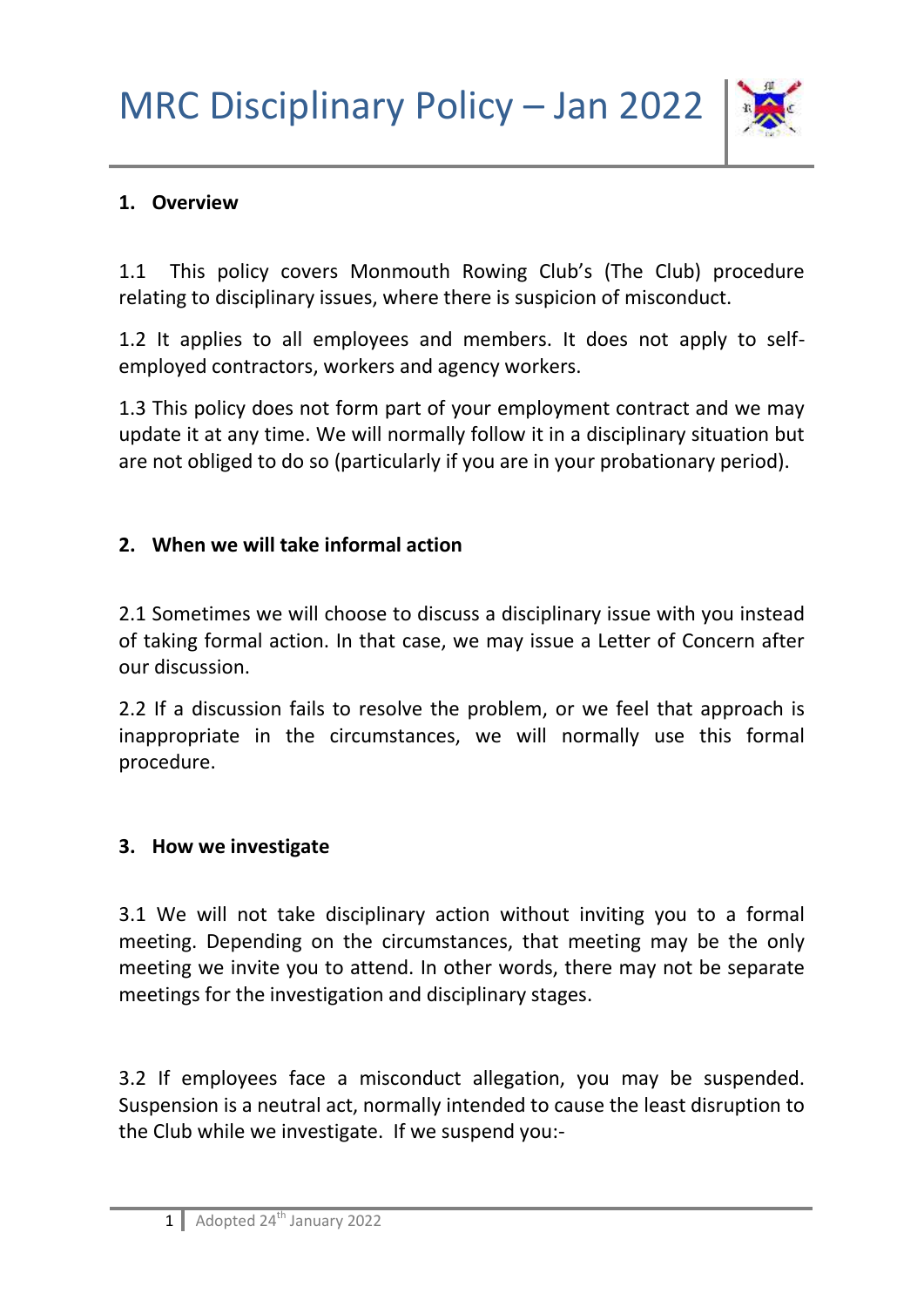

- you must stay away from any Club premises or make contact with members, staff, clients, suppliers or contractors (unless we authorise this in writing). But if you want to contact somebody specifically to ask them to be a witness, or to accompany you at a meeting under this policy, then you may do so without asking us first;
- For paid employees suspension will be on full pay, unless your contract or this policy says otherwise;
- For paid employees if pre-approved holidays fall during a period of suspension, they will still count as holiday leave and will be deducted from your holiday entitlement as normal.

3.3 If as an employee you lodge a grievance while we are investigating a disciplinary matter, we will not normally put the disciplinary process on hold. If the subject of your grievance is linked to the matters involved in the disciplinary investigation, or the process we are following, then we will normally consider the matters you raise as part of the disciplinary process and not start a separate grievance process.

#### **4. Your right to be accompanied**

4.1 You are entitled to be accompanied by a companion, typically this is a colleague or trade union representative (for employees) at any meeting where you face formal sanctions (including dismissal). If we are holding separate investigation and disciplinary meetings, then your right to be accompanied only applies to the disciplinary meeting.

4.2 If you want to exercise this right, you should tell us as soon as possible who you want to accompany you. It is your responsibility to arrange for them to attend. If you choose a work colleague, we will not prevent them from attending, but we may rearrange the meeting if their absence from work could cause operational problems.

4.3 For members, your companion can be any person that you deem suitable for the role.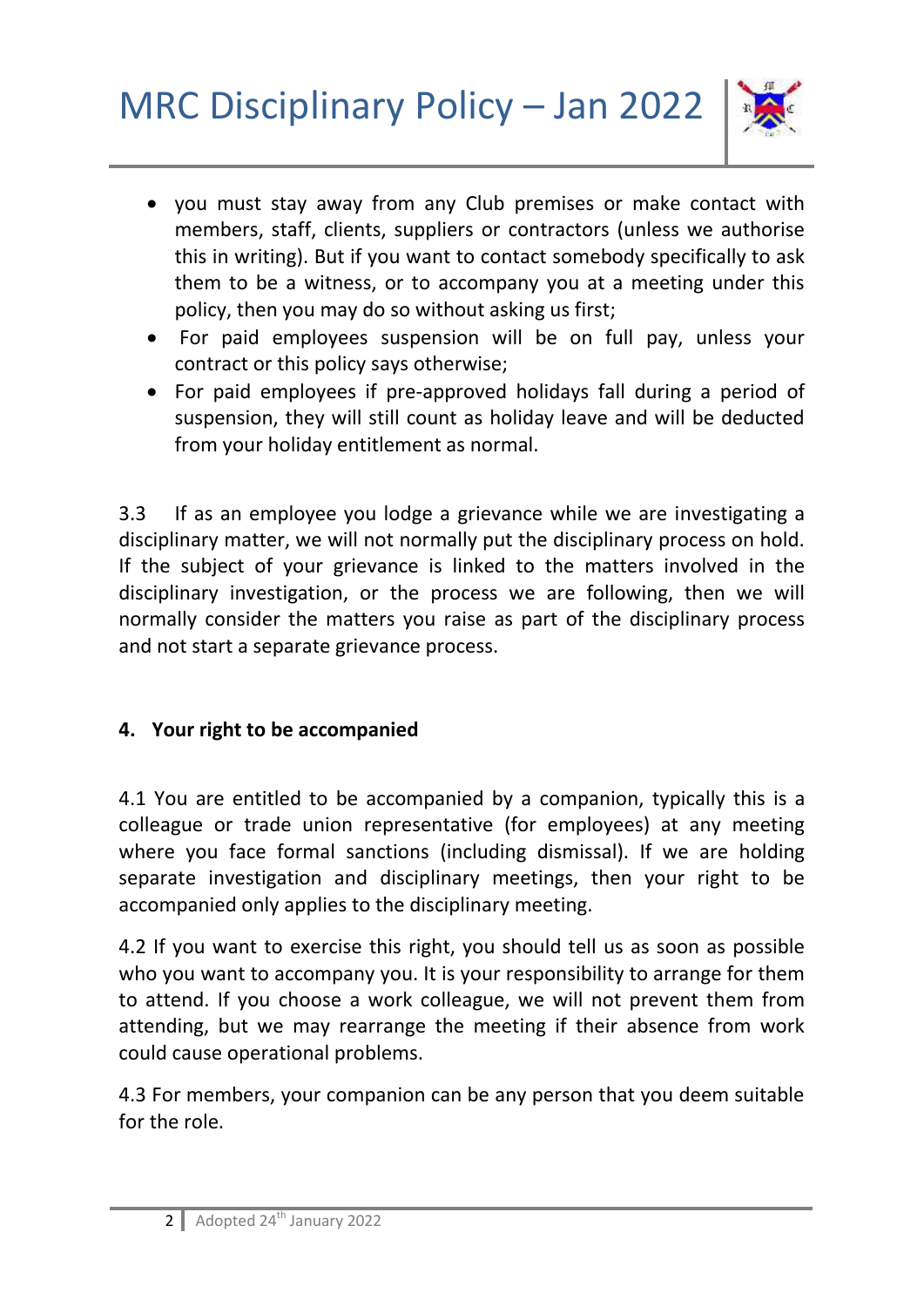

4.4 Your companion can, if you prefer, explain the key points of your case to the meeting and can respond on your behalf. You can also confer with them during the meetings. However, they must not answer questions put directly to you or try to prevent us asking questions or outlining our arguments.

### **5. How we carry out the formal meeting**

5.1 We will write to you to tell you:

- when and where your disciplinary meeting will take place;
- the details of the allegation of misconduct made against you; and
- the possible consequences.

We will include copies of any witness statements and other relevant documents, unless there is a good reason not to do so.

5.2 You are entitled to bring a companion with you to the meeting - see above at paragraph 4 for details of what they can and cannot do.

5.3 You must let us know as soon as possible if you want to bring your own witnesses to the meeting and/or you have documents or other evidence you want to present.

5.4 It is your responsibility to attend the meeting but, if you cannot, we will normally reschedule it - provided we are satisfied with your explanation for why you cannot attend. We will not reschedule, however, if it is likely to lead to unreasonable delay. We may have to make our decision without you being present, and we will in any case only reschedule the meeting once, unless there are very good reasons to justify a second rescheduling.

5.5 We may record the meeting, but we will not do so without telling you. You are welcome to record the meeting, but must tell us if this is the case.

5.6 We will go through all the details at the meeting so that you understand the allegation of misconduct made against you. We will also outline the evidence we found when we carried out our investigation.

5.7 We will give you the time you need to respond to the allegations made against you and to put your own case. We will also give you the opportunity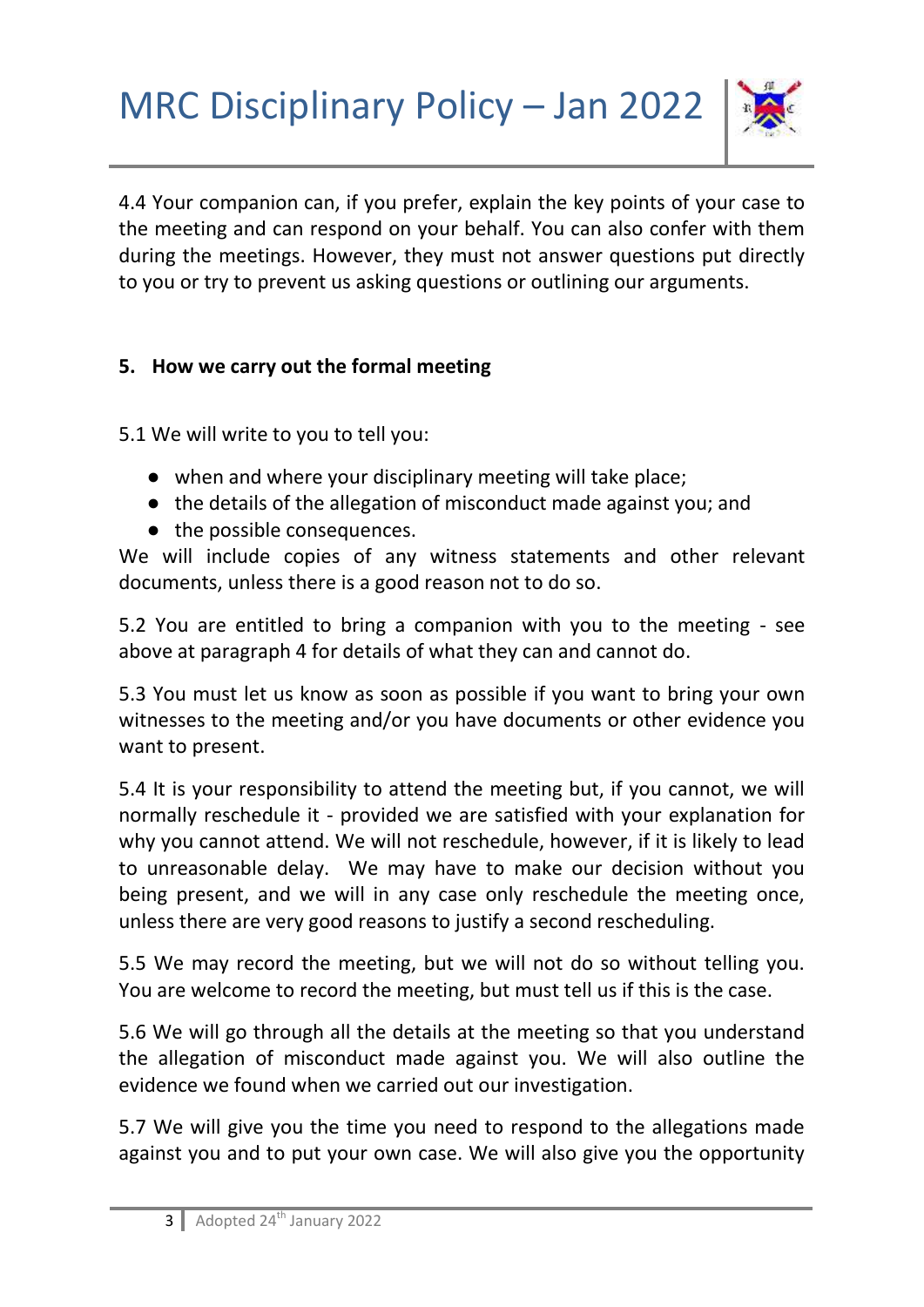

to ask us questions, to present your own evidence, to call your own witnesses, and to respond to evidence the Club's witnesses put forward. If there are any questions you want us to put to the Club's witnesses, please tell us and (unless there is a good reason not to) we will make sure they are asked.

5.8 We will send you our written decision. We try to do this within two weeks of the disciplinary meeting.

#### **6. The disciplinary action and dismissal process**

There are three stages of our procedure for dealing with cases of misconduct involving employees and members as appropriate as follows:

6.1 First stage: We will issue you with a first written warning. Unless you already have active written warnings relating to disciplinary matters on your work record or time as a member, a first written warning will usually remain in place for 12 months from the date you are notified of the decision. It will then be removed from your record.

6.2 Second stage: If there is an active first written warning on your record and you are involved in further misconduct, we will usually issue you with a final written warning**.** In serious cases of misconduct, we may issue a final written warning *without* first issuing a first written warning. In either case, the final written warning remains active for 12 months from the date you are notified of the decision. It will then be removed from your record.

6.3 Third stage: If there is an active final written warning against you and you are involved in further misconduct, if you are an employee you may be dismissed or if you are a member your membership may be revoked. You may also be dismissed/have membership revoked for a serious case of misconduct, or if you are involved in gross misconduct immediately without any previous written warnings. We explain what 'misconduct' and 'gross misconduct' mean in the lists given below.

6.4 For employees, sometimes we are prepared to explore other actions short of dismissal. These may include deploying you to a different role,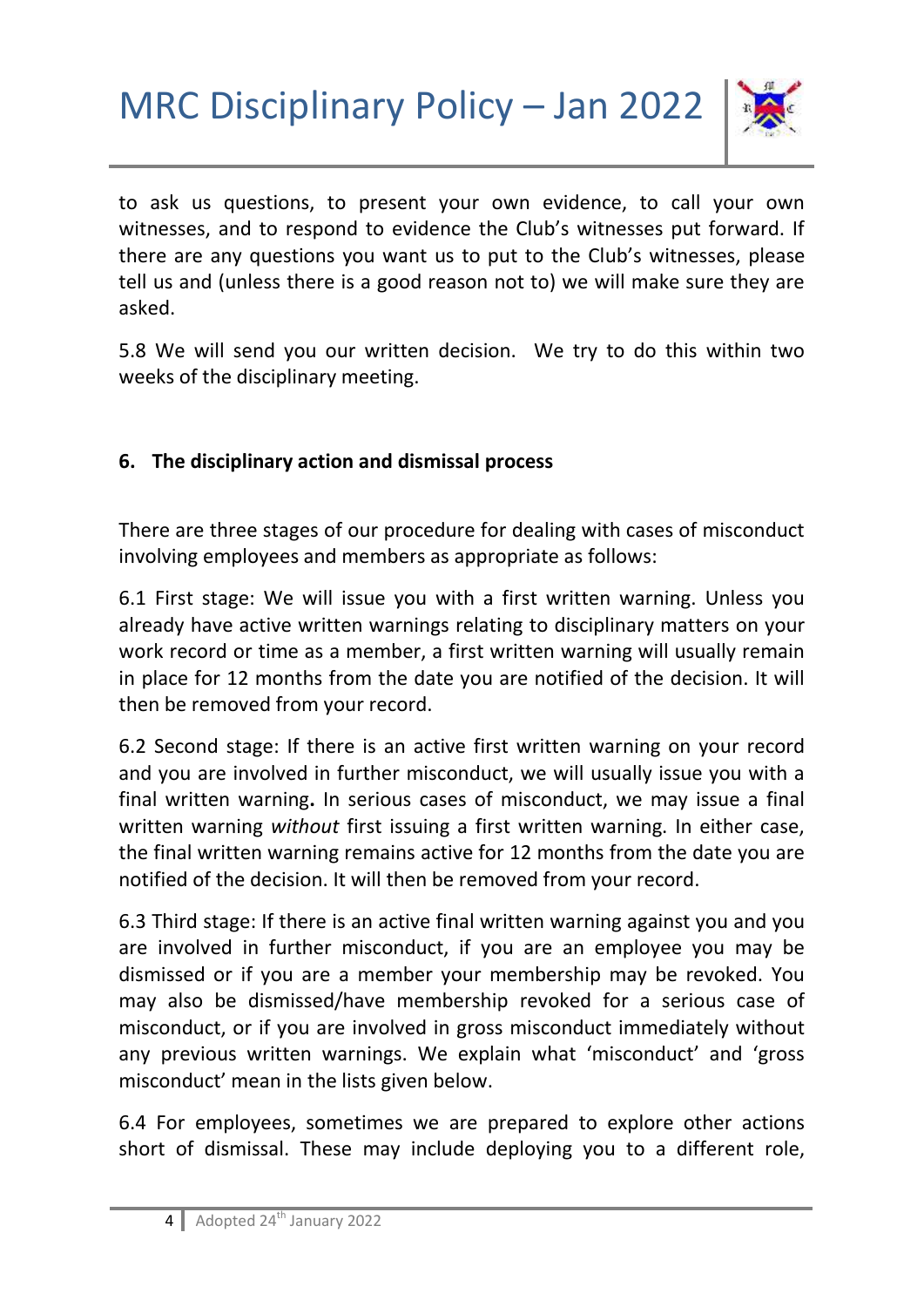

demoting you, and/or extending your final written warning period to allow us further time to review how you respond. Redeployment or demotion may result in a reduction in pay. Similarly for members sometimes we are prepared to explore other options short of revoking your membership. These may include a period of suspension, requiring you to accept and action recommendations (eg to make apologies or undertake training at your own time and cost).

### **7. Your right to appeal**

7.1 You have the right to appeal against any disciplinary decision taken against you. To do this, you need to respond within a week of being told of the action by writing directly to whoever is named in the letter you received. In your response to that letter, you must explain exactly why you are appealing.

7.2 We will invite you to an appeal meeting. The appeal meeting will not be led by the committee member who held the meeting at which we decided what disciplinary action to take. You may be accompanied by a trade union representative or work colleague or fellow member, in line with the process outlined in section 4 above.

7.3 Our final decision will be sent to you in writing. We try to do this within two weeks of the appeal meeting. You do not have any further right to appeal against our decision.

#### **8. How we define 'gross misconduct' and 'misconduct'**

8.1 You will usually be dismissed/have membership revoked without warning, without notice, and (as regards employees) without payment in lieu of notice if we find you have committed an act of gross misconduct. This is known as summary dismissal.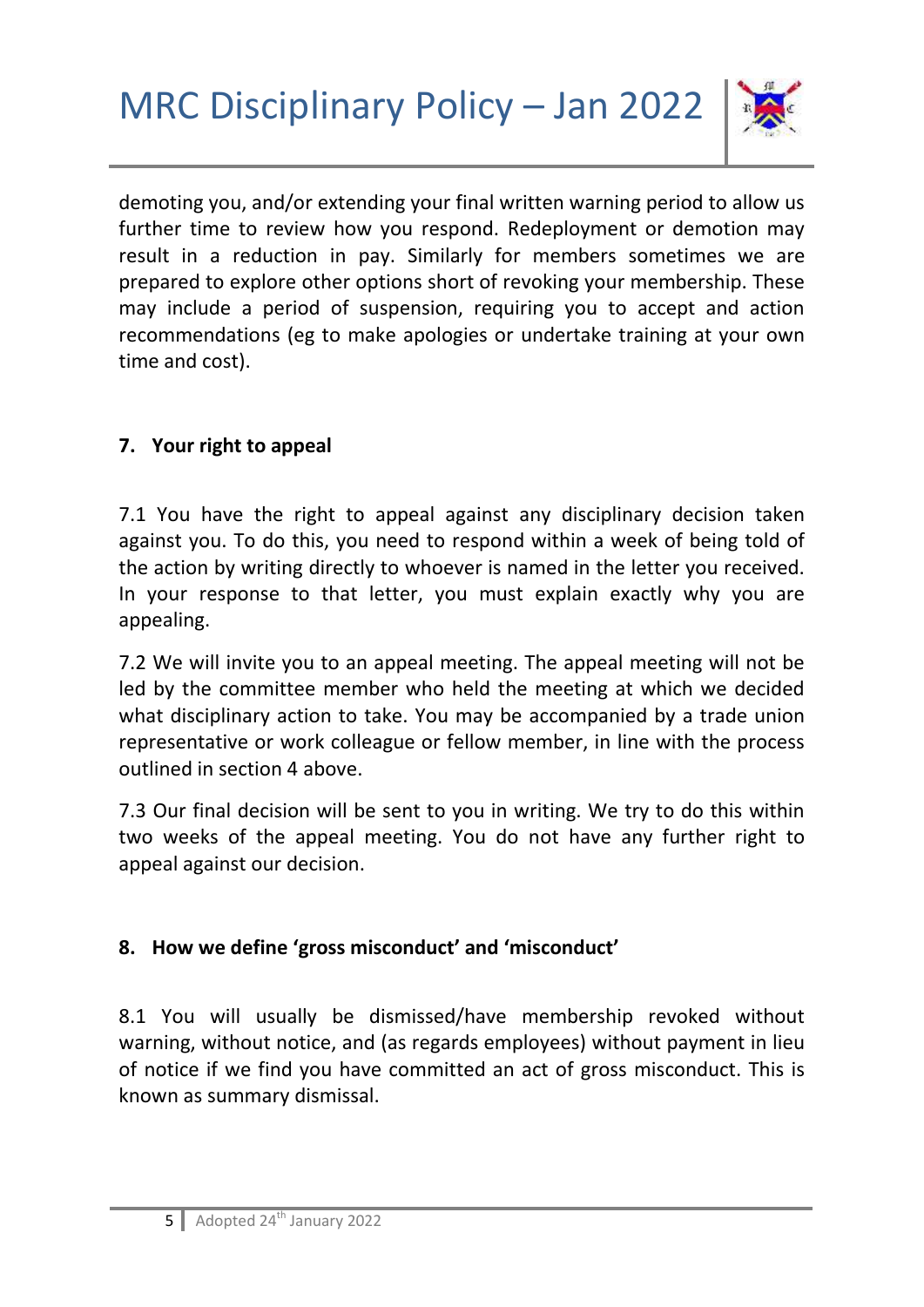

8.2 The following list gives examples of what we would normally regard as gross misconduct likely to lead to summary dismissal. This list is not exhaustive and should be referred to as a guide.

- Bullying or physical/sexual violence
- Serious breach of our Safeguarding Policy
- Fraud, theft, or any act of dishonesty
- Altering records, such as sales records, to put yourself in a better light even if there is no immediate financial benefit to you
- Malicious misuse of any of our procedures, for example if you make up allegations when taking out a grievance against someone
- Serious negligence or carelessness, particularly if it leads to us losing trust and confidence in you
- Serious health and safety breaches
- Serious breach of Club policies
- Serious breach of data protection legislation or our data protection policy
- Serious and intentional damage to Club property
- Unlawful harassment or discrimination
- Viewing, receiving, or sending anything that breaches our Harassment and Bullying Policy or Equal Opportunities Policy
- Knowingly accessing websites containing offensive, obscene or pornographic material
- Misuse of internal email, external email or other internet and computer-based facilities including the storage and/or transmission of obscene, illicit or undesirable material.
- Serious insubordination or refusal to obey management instructions
- Serious breaches of confidence
- Covertly recording your colleagues, or any management (or other) meeting where the participants do not know you are recording it
- Being under the influence of, or possessing, illegal drugs
- Being under the influence of alcohol, unless this is with your manager's express knowledge and permission — for example, where you are involved in entertaining on the Club's behalf (this point on being under the influence of acohol does not apply to members)
- Conduct that violates common decency, or engaging in behaviour that might bring the Club's name into disrepute.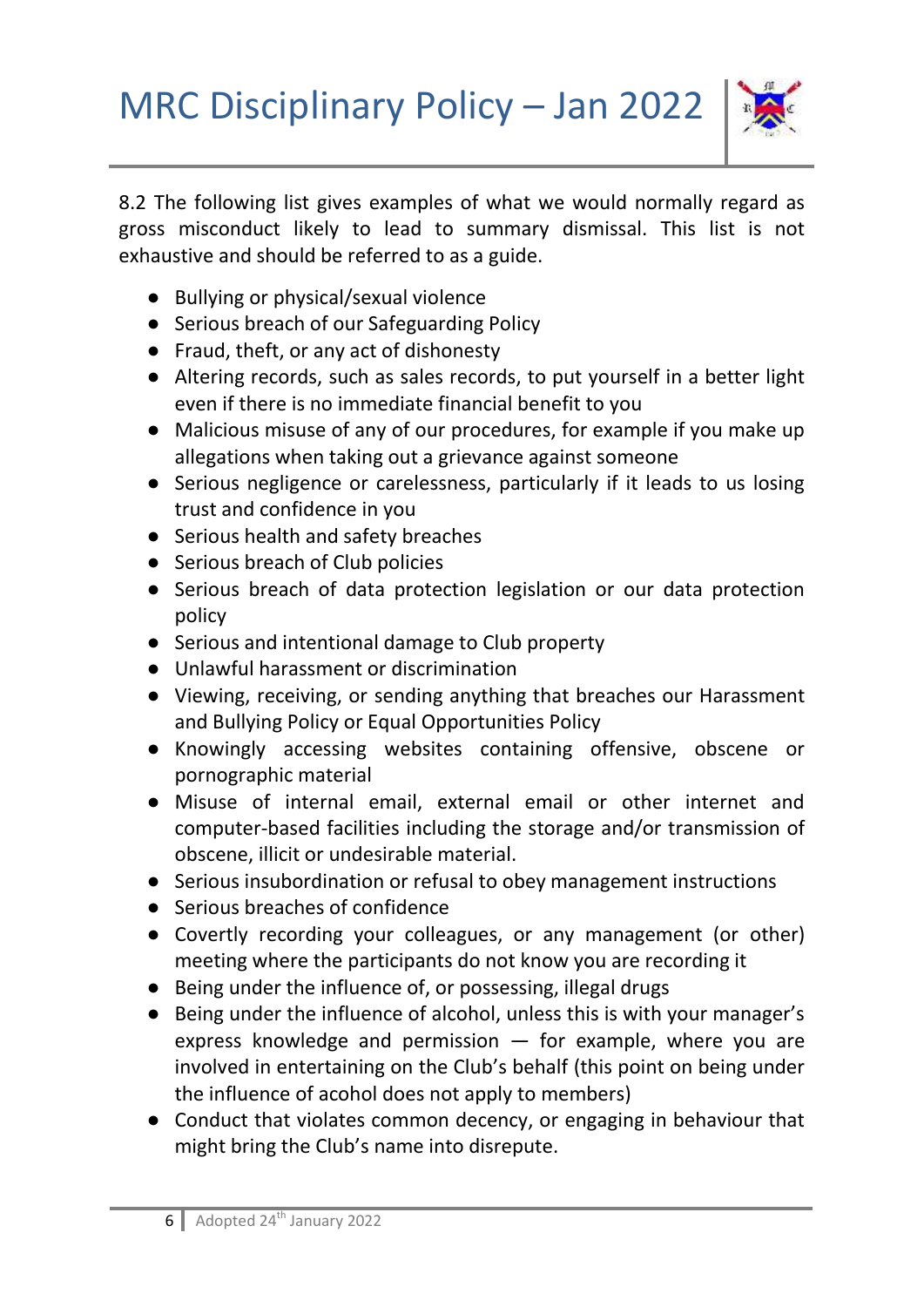

8.3 The following list gives examples of what we would normally regard as misconduct (but not gross misconduct) as regards our employees, and should be read in the same vein by our members as applicable. This list is not exhaustive and should be referred to as a guide.

- Minor breaches of Club policies
- Minor breaches of your employment contract
- Unauthorised use of, or damage to, Club property
- Absence from work that has not been authorised
- Poor attendance and timekeeping
- Refusing to follow instructions, where it is not serious enough to be gross misconduct
- Making an excessive number of personal calls using Club phones
- Sending and receiving an excessive number of personal emails
- Using the internet or email for personal purposes, other than on an occasional basis
- Using obscene language or otherwise behaving offensively
- Being careless when carrying out your duties
- Wasting time during your contracted working hours
- Smoking in areas where smoking is not allowed.

### **9. Sickness Absence during a disciplinary process**

9.1 Should you be absent for reason of sickness once you have been notified of a disciplinary investigation meeting or disciplinary hearing, any employee will be paid under our Sickness Policy (which may or may not involve being paid full pay). The Club may decide not to pay you any Club sick pay during that period of sickness absence, even it would normally pay you Club sick pay. Your rights to SSP would be unaffected.

9.2 If you say you are unable to attend a disciplinary hearing due to sickness, we will offer you a new date for the hearing. However, if you are unable to attend a hearing within what we consider to be a reasonable period of time, then we will look at alternative ways of conducting the hearing. This may involve conducting the hearing by phone, inviting you to send written submissions or a colleague to attend on your behalf.